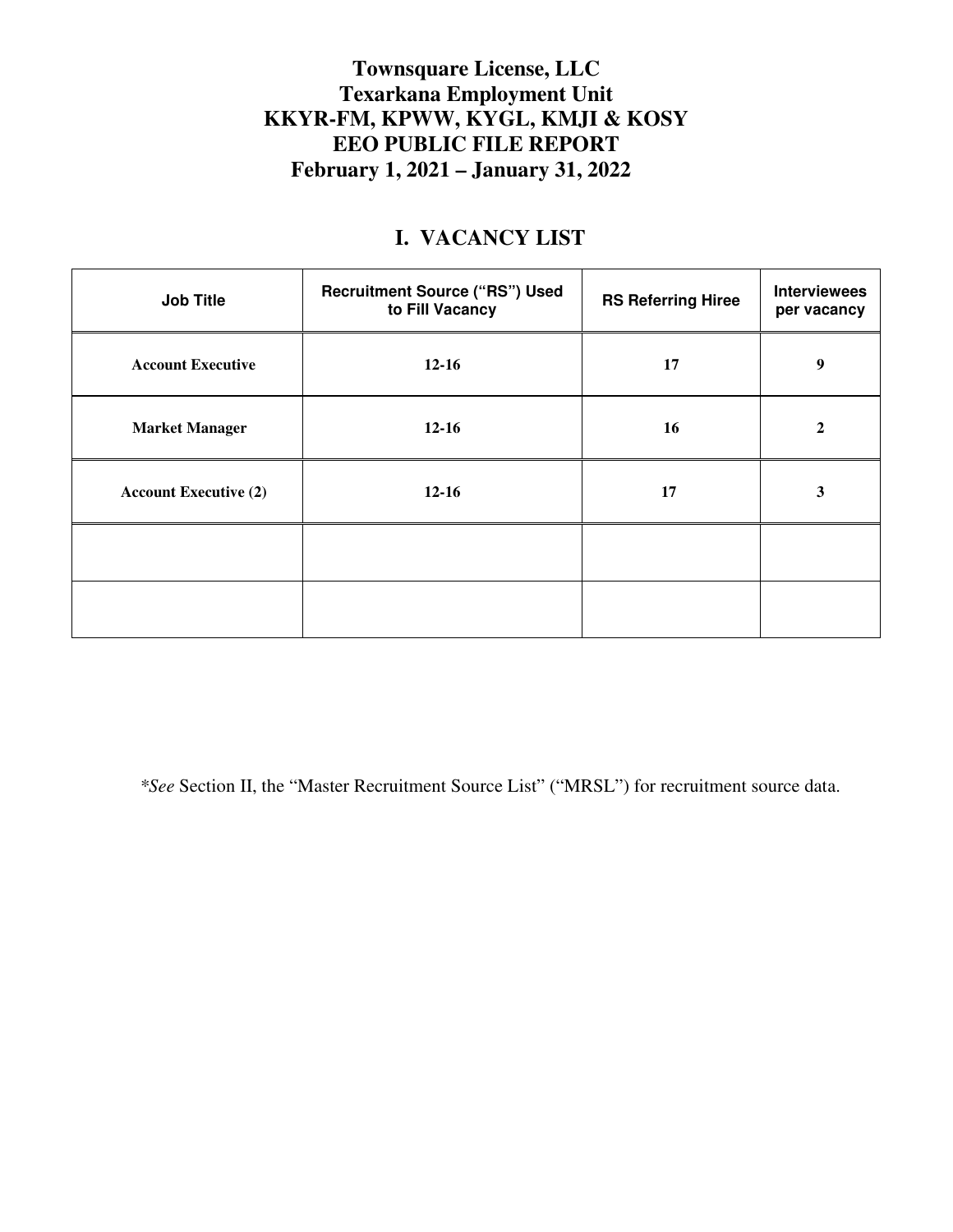## **II. MASTER RECRUITMENT SOURCE LIST ("MRSL")**

| <b>RS</b><br><b>Number</b> | <b>RS Information</b>                                                                                                   | <b>Source Entitled</b><br>to Vacancy<br>Notification?<br>(Yes/No) | No. of Interviewees<br><b>Referred by RS</b><br>over<br>reporting period |
|----------------------------|-------------------------------------------------------------------------------------------------------------------------|-------------------------------------------------------------------|--------------------------------------------------------------------------|
| $\mathbf{1}$               | <b>Texas A&amp;M</b>                                                                                                    | N                                                                 | 0                                                                        |
| $\overline{2}$             | <b>Church On The Rock</b>                                                                                               | ${\bf N}$                                                         | $\bf{0}$                                                                 |
| $\overline{\mathbf{3}}$    | <b>Texarkana Chamber of Commerce</b>                                                                                    | ${\bf N}$                                                         | $\mathbf{0}$                                                             |
| $\overline{\mathbf{4}}$    | <b>Texarkana College</b>                                                                                                |                                                                   | $\mathbf{0}$                                                             |
| 5                          | <b>University of Arkansas, Pine Bluff</b>                                                                               | N                                                                 | $\bf{0}$                                                                 |
| 6                          | <b>Greater Texarkana Workforce Center</b>                                                                               | ${\bf N}$                                                         | $\mathbf{0}$                                                             |
| 7                          | Greater Texarkana Chapter of the N.A.A.C.P.                                                                             | N                                                                 | 0                                                                        |
| 8                          | <b>University of Arkansas Community College</b>                                                                         | N                                                                 | $\mathbf{0}$                                                             |
| $\boldsymbol{9}$           | <b>Little River Chamber</b>                                                                                             | N                                                                 | $\bf{0}$                                                                 |
| 10                         | <b>Quachita Baptist University</b>                                                                                      | N                                                                 | $\bf{0}$                                                                 |
| 11                         | <b>Henderson State University</b>                                                                                       | $\mathbf N$                                                       | $\bf{0}$                                                                 |
| 12                         | All radio station websites:<br>www.kkyr.com, www.kygl.com,<br>www.mymajic933.com, www.power959.com<br>www.kosy790am.com | N                                                                 | $\mathbf{2}$                                                             |
| 13                         | <b>Indeed.com</b> (via Greenhouse)                                                                                      | N                                                                 | 6                                                                        |
| 14                         | <b>Glassdoor.com</b> (via Greenhouse)                                                                                   | N                                                                 | $\bf{0}$                                                                 |
| 15                         | Townsquaremedia.com                                                                                                     | N                                                                 | $\bf{0}$                                                                 |
| 16                         | LinkedIn.com                                                                                                            | ${\bf N}$                                                         | 3                                                                        |
| 17                         | <b>Employee Referral</b>                                                                                                | N                                                                 | $\overline{\mathbf{3}}$                                                  |
| 18                         | <b>Walk In/Self-Referral</b>                                                                                            | ${\bf N}$                                                         | $\mathbf{0}$                                                             |
|                            | TOTAL INTERVIEWEES OVER REPORTING PERIOD                                                                                |                                                                   | 14                                                                       |